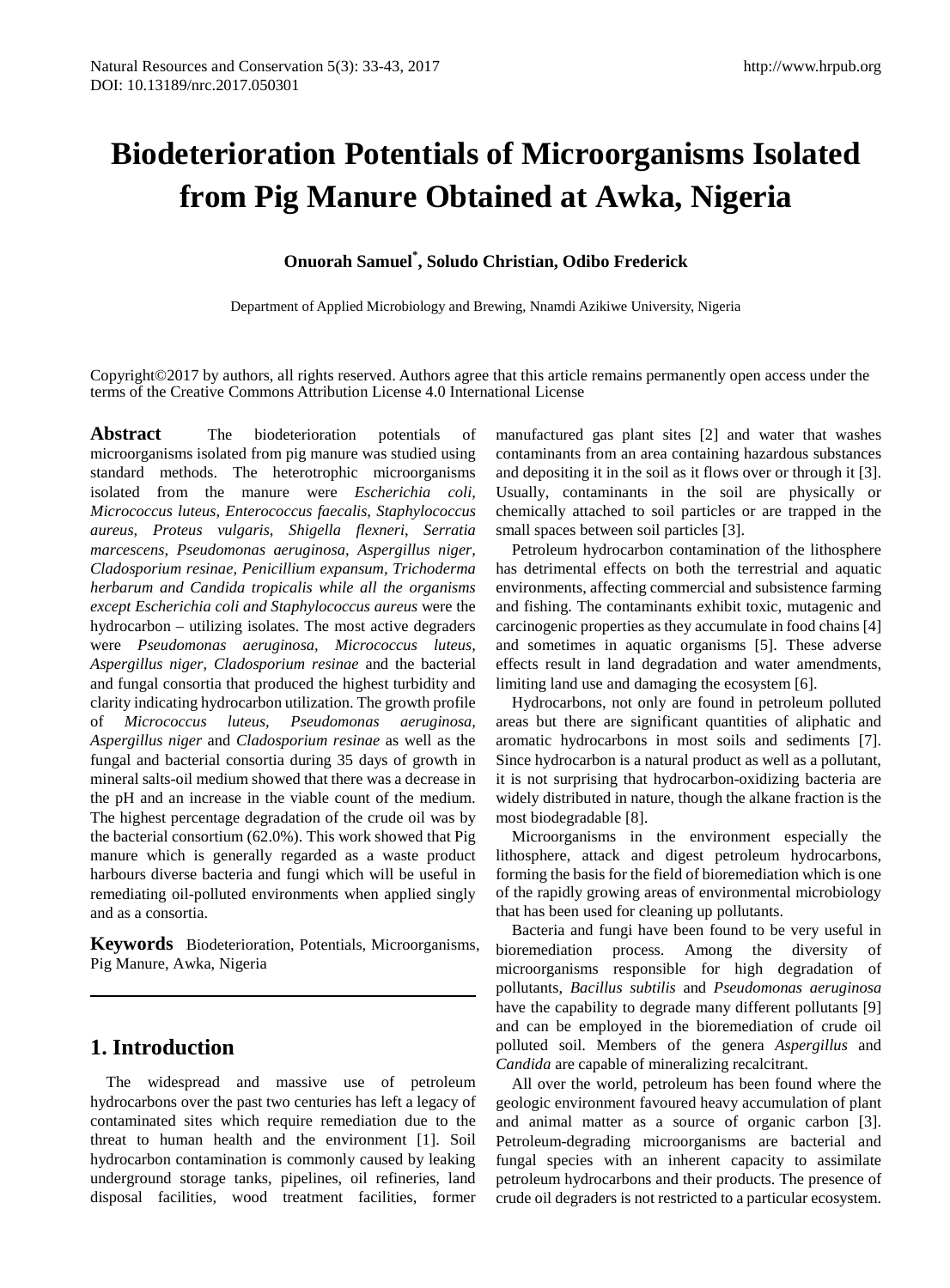The distribution of these microbes in nature is known to be widespread in such ecosystems as soils, sediments and lubricating oil [4, 10, 11].

Pig manure is an organic waste which is disposed off on the terrestrial environment. Although the manure is rich in nutrients needed for increased crop yield, it contributes to environmental and health pollution through the odour, flies and pathogens it generates. The use of microorganisms in the manure in the remediation of crude oil-impacted environments will minimize the problems associated with the waste and lead to a drastic reduction in its volume in the environment, hence in this work, the biodeterioration potentials of microorganisms isolated from Pig manure obtained from Awka, Nigeria was studied.

# **2. Materials and Methods**

#### **2.1. Samples Collection and Processing**

Five samples of pig manure were collected from each of three piggery farms in Awka, Nigeria. The samples were collected in separate sterile polythene bags. They were air-dried, ground and conveyed on ice packs to the laboratory where they were analysed microbiologically within 24 hours of collection. The crude oil used in this experiment was obtained from Eleme Oil Company, a petrochemical company situated at Eleme Local Government Area of Rivers State, Nigeria.

#### **2.2. Isolation of the Heterotrophic Bacteria and Fungi**

One gram of the pig manure was measured using a weighing balance and introduced into a test tube. Ten folds serial dilution of the sample was carried out using sterile distilled water. One milliliter aliquot of the diluted sample  $(10<sup>5</sup>)$  was plated out using the pour plate technique into Petri dishes containing nutrient agar (NA) with 0.05mg/l of nystatin to inhibit fungal growth and Sabouraud dextrose agar (SDA) containing 0.05mg/l of chloramphenicol to inhibit bacterial growth. The Petri dishes were covered and incubated in an inverted position at 28°C for 48 hours for the bacteria and 28°C for 96 hours for the fungi. The colonies that developed after the incubation period were subcultured on sterile nutrient agar and Sabouraud dextrose agar plates and later stored on NA for bacteria and SDA slants for fungi for characterization and identification.

## **2.3. Isolation of the Petroleum Hydrocarbon- Utilizing Bacteria and Fungi**

One milliliter aliquot of the serially- diluted sample was plated out using the pour plate method into Petri dishes of nutrient agar containing 0.05mg/l of nystatin to inhibit fungal growth and Sabouraud dextrose agar containing 0.05mg/l of chloramphenicol to inhibit bacterial growth. Whatman filter papers were soaked in crude oil and inserted at the cover of the Petri dishes to supply hydrocarbons to the organisms by vapor phase transfer. The Petri dishes were

thereafter covered and incubated in an inverted position at 28°C for seven days and the colonies that developed were purified and stored on nutrient agar and Sabouraud dextrose agar slants for the hydrocarbon- utilizing bacteria and fungi respectively.

## **2.4. Characterization and Identification of the Microbial Isolates**

The bacterial isolates were characterized morphologically, biochemically and molecularly. The molecular characterization was based on 16SrDNA sequencing using Fasta algorithm. The tests carried out were Gram Stain, motility test, catalase test, coagulase test, citrate utilization test, oxidase test, indole test, methyl red test, voges proskaeur, spore test, and sugars (glucose, sucrose, lactose and mannitol) fermentation test as done by Cheesbrough [12]. Characterization and identification of the fungi were done using the fungal atlas, lactophenol cotton blue staining technique, slide culture technique, urease test, motility test, sugars fermentation test and germ tube test.

#### 2.4.1. Gram Stain

A thin smear of the test organism was made on a clean grease-free slide. It was allowed to air-dry and then heat-fixed by passing it over a Bunsen flame thrice. The slide was carefully placed on a staining rack and flooded with crystal violet solution and left for 60 seconds before being washed off with clean water. Lugol's iodine solution was added and left for 60 seconds and washed off with clean water. The slide was decolorized with acetone for ten seconds, rinsed with clean water and counterstained with safranin. It was allowed to stand for 60 seconds, washed off with clean water and allowed to dry in air. The slide was thereafter examined under the oil immersion objective lens of the microscope.

#### 2.4.2. Motility Test

Semi-solid nutrient agar was prepared, autoclaved, distributed in test tubes and allowed to cool. The tubes were stab-inoculated with the organisms with a sterile straight wire and incubated at 37°C for 24 hours. The bacteria that grew along the straight line of the stab were the non-motile ones while the motile bacteria grew away from the line of the stab.

#### 2.4.3. Catalase Test

A drop of 3% hydrogen peroxide solution was introduced on a microscope slide and a loopful of the organism was added to it. The appearance of sustained bubbles indicated a positive reaction while the absence of bubbles indicated a negative result.

#### 2.4.4. Indole Test

Five milliliters of peptone water were transferred into a test tube and autoclaved at 121°C for fifteen minutes and allowed to cool. The test isolate was thereafter inoculated into the broth which was incubated at  $37^{\circ}$ C for 24 hours.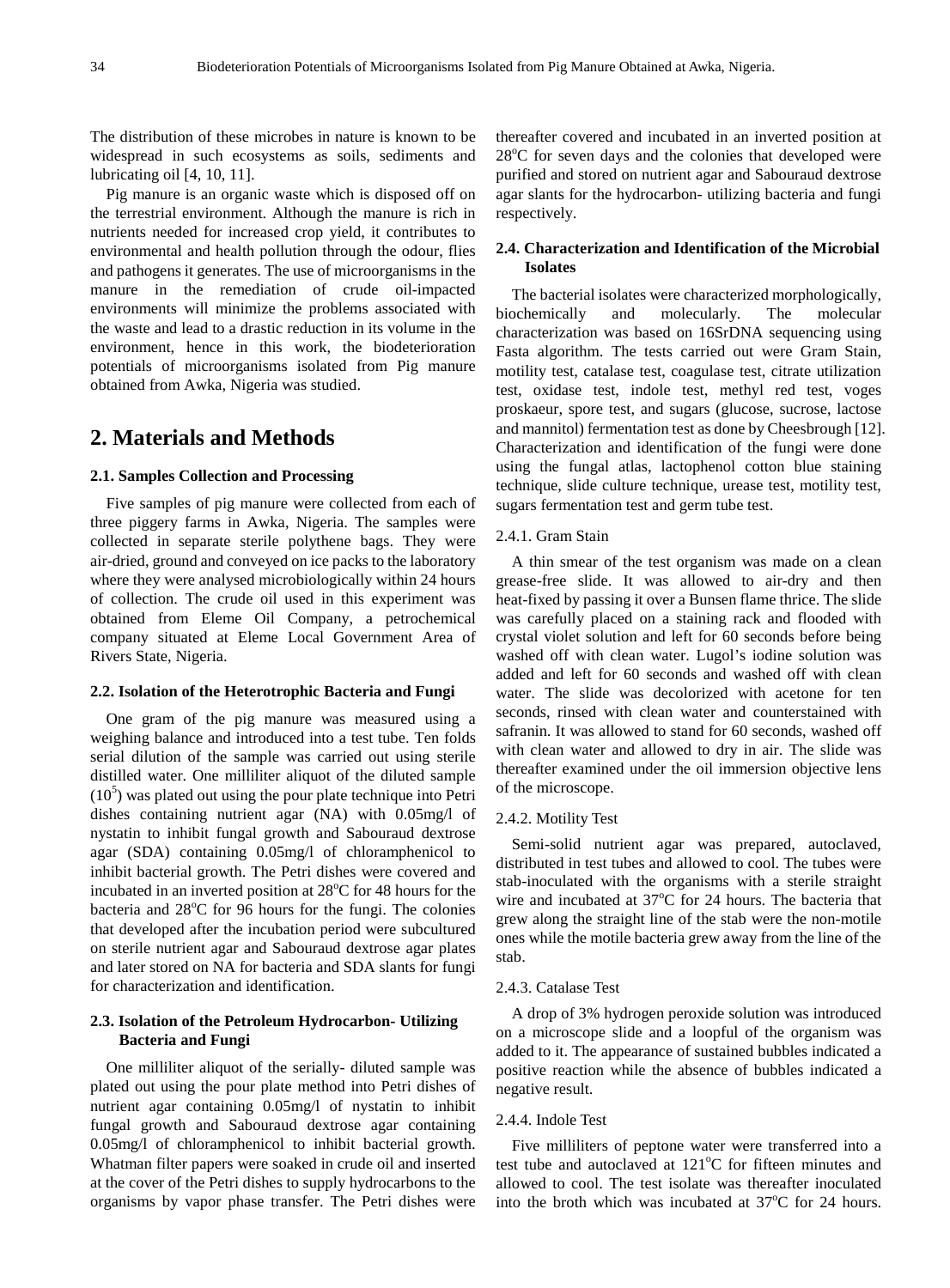Three drops of kovac's reagent were added to the medium. A pink to red coloration indicated a positive result while the presence of yellow colour indicated a negative result.

## 2.4.5. Coagulase Test

A drop of distilled water was placed on a clean grease free glass slide and a test organism was emulsified in it. One milliliter of plasma was added to it and it was mixed gently. The clumping of the organism within 10seconds indicated a positive result.

## 2.4.6. Oxidase Test

A piece of filter paper was soaked with some drops of oxidase reagent (tetramethyl phenelene diamine dihydrochloride). The test organism was then smeared on the soaked filter paper. A change to deep purple colour within 10 seconds indicated a positive reaction.

#### 2.4.7. Methyl Red Test

The test organism was introduced into glucose phosphate peptone water and incubated at  $37^{\circ}$ C for 48 hours. Five drops of methyl red reagent were added, mixed and the result read. The red coloration indicated a positive result while a yellow coloration indicated a negative result.

# 2.4.8. Voges Proskaeur Test

The test organism was introduced into glucose phosphate peptone water and incubated at  $37^{\circ}$ C for 48 hours. Five drops of Baritt A (alpha-naphtol) and Baritt B (potassium hydroxide) reagents were added, mixed and the result read. A pink burgundy coloration indicated a positive result.

# 2.4.9. Citrate Utilization Test

The test organism was streaked on Simmon citrate agar and incubated at  $37^{\circ}$ C for 24 hours. A change in colour of the medium from green to blue indicated a positive result.

### 2.4.10. Sugar Fermentation Test

Peptone water was prepared according to the manufacturer's instruction and two drops of bromothymol blue indicator solution were added. The test sugar (1%) was also added and the mixture was distributed into test tubes containing durham tubes. The tubes were sterilized by autoclaving at  $121^0C$  for fifteen minutes and allowed to cool. Upon cooling, the tubes were inoculated with the test organism and incubated at  $37^0C$  for 48 hours. A colour change from blue to yellow indicated acid production while gas production was indicated by a void in the durham tubes.

### 2.4.11. Urease Test

Urea agar was the growth medium and it was prepared according to the manufacturer's specification. It was heated to boiling on a hot plate, introduced into McCartney bottles and autoclaved at  $121^0C$  for fifteen minutes. Upon cooling, the isolate was aseptically inoculated into the bottles which were then incubated at  $37^{\circ}$ C for 7 days. A change of colour from light pink to light yellow indicated the production of urease.

#### 2.4.12. Lactophenol Cotton Blue Test

A drop of lactophenol cotton blue solution was placed on a clean grease-free slide. A sterilized straight wire was used to transfer and properly mix the test fungus with the solution on the slide. A cover slip was placed on the slide and the excess stain was blotted. The slide was thereafter viewed under the X40 objective lens of the microscope for the presence of hyphae, mycelia and spores.

## 2.4.13. Slide Culture Technique

Sterile Sabouraud dextrose agar was prepared and inoculated with a mold isolate. A cover slip was inserted beside the mold and incubated at  $28^{\circ}$ C in an inverted position for 5 days. The cover slip was placed on a slide containing a drop of lactophenol cotton blue solution and examined with X10 and X40 objective lens of the microscope for the presence of the fungal features.

#### 2.4.14. Germ Tube Test

0.5ml of human serum was dispensed into a test tube. The serum was inoculated with a yeast isolate and the test tube was incubated at  $37^0C$  for 3 hours. A Pasteur pipette was used to transfer a drop of the serum-yeast culture to a clean slide which was thereafter covered with a cover slip and examined using X10 and X40 objective lens of the microscope. Growing yeast cells in the form of tube-like outgrowth from the cells were recorded as a positive result.

#### 2.4.15. Spore Test

A bacterial film was made on a clean grease-free sterile glass slide, air-dried and fixed with minimal flaming. The slide was placed on the rim of a beaker of boiling water, with the bacterial film uppermost. The film was flooded with 0.5% aqueous solution of malachite green when large droplets have condensed on the underside of the slide and left to act for 10 minutes while the water continued to boil. The slide was washed with cold water and treated with a 0.5% safranin solution and left for 60 seconds. The slide was then washed with water, dried and viewed under the microscope. This method coloured the spores green and the vegetative bacilli red.

#### **2.5. Screening Test for Hydrocarbon Utilization by the Microbial Isolates**

The mineral salts medium used by Olukunle [13] was used. It was composed of the following (g/l): NaCl, 10.0, MgSO<sub>4</sub>.7H<sub>2</sub>O, 0.42; KCl, 0.29; KH<sub>2</sub>PO<sub>4</sub>, 0.83; NaHPO<sub>4</sub>, 1.25;  $\text{NaNO}_3$ , 0.42; deionized water, 1 liter and Agar, 20. The medium was contained in test tubes in 9ml amounts and 1ml of crude oil was added to each of the tubes. The tubes were capped and sterilized by autoclaving at  $121^0C$  for fifteen minutes and allowed to cool. Upon cooling, the tubes were inoculated with the microbial isolates singly and as consortia. Tubes containing the mineral salts medium and crude oil only were used as controls. All the tubes were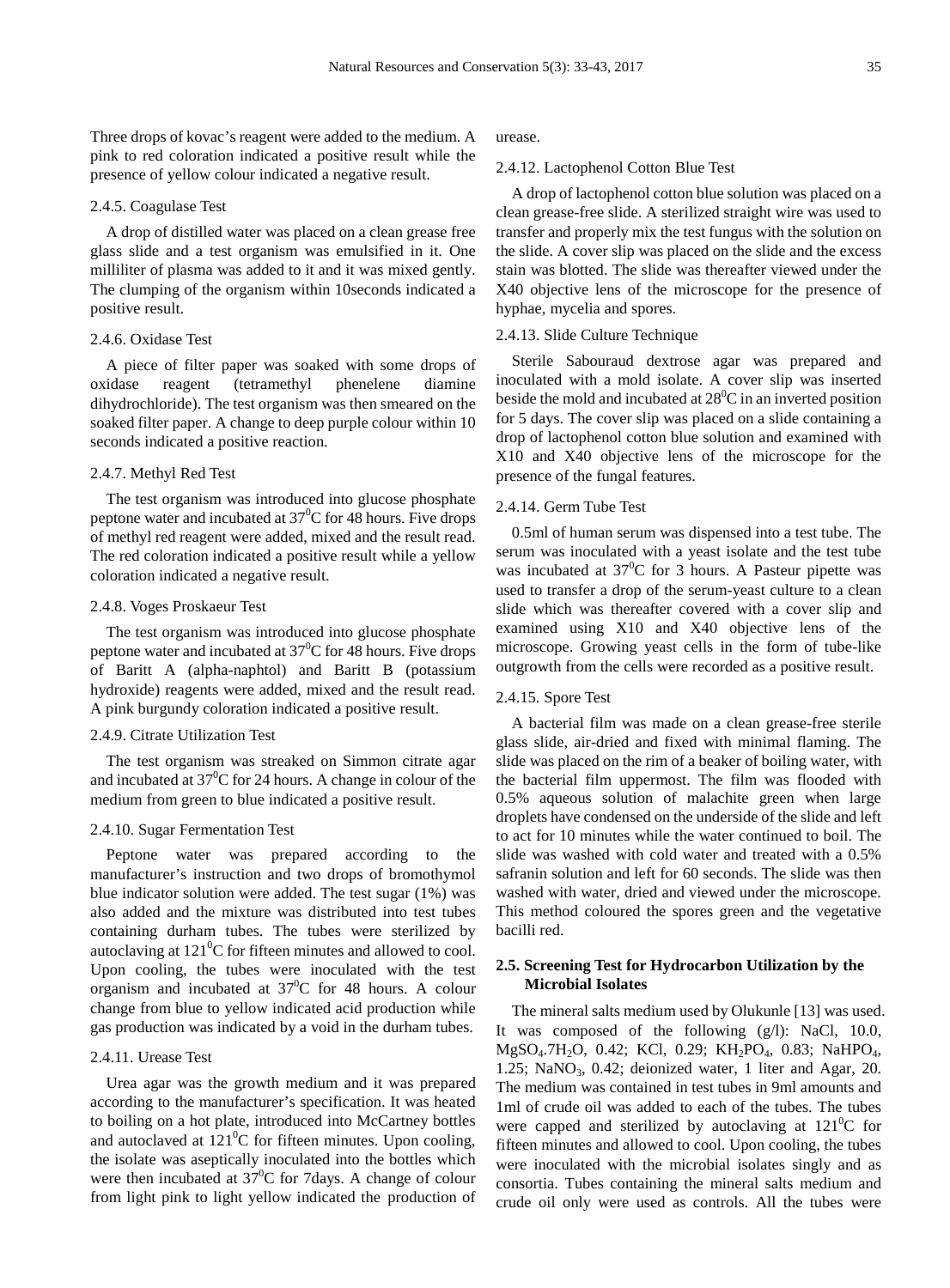incubated in a rotary shaker at 75rpm for fourteen days at  $28^0$ C after which the tubes containing the bacterial isolates were examined for turbidity while those containing the fungi were checked for clarity.

# **2.6. Effect of Varying Crude Oil Concentrations on the Growth of the Hydrocarbon-Utilizing Microbial Isolates**

Varying concentrations (1.0%, 5.0%, 10.0%) of crude oil were separately added to nutrient broth in thirty three test tubes as done by Amadi and Antai [14]. The first set of eleven test tubes each received 9.9ml of nutrient broth and 0.1ml (1.0%) of crude oil while the second set of eleven test tubes each received 9.5ml of nutrient broth and 0.5ml (0.5%) of crude oil. The third set of eleven test tubes each received 9.0ml of nutrient broth and 1.0ml (10.0%) of crude oil. The test tubes were sterilized by autoclaving at  $121^{\circ}$ C for fifteen minutes and allowed to cool. Upon cooling, the test tubes were inoculated with the microbial isolates singly. Three control tubes containing nutrient broth and 1.0%, 5.0% and 10.0% crude oil respectively remained uninoculated. All the tubes were incubated at  $28^{\circ}$ C for fourteen days in a rotary shaker at 75rpm after which they were examined for turbidity for bacteria and clarity for fungi.

## **2.7. Effect of Varying pH of Medium on the Growth of Hydrocarbon-Utilizing Microbial Isolates**

Four hundred milliliters of the mineral salts medium described by Mills et al [15] were prepared, autoclaved and transferred into three 125ml screw-capped bottles in 120ml quantities. The pH of the medium in the first bottle was adjusted to 3.0 by adding 0.6ml of dilute hydrochloric acid. The pH of the medium in the second bottle was in the neutral range (7.0) while the pH of the medium in the third bottle was adjusted to 10.0 by adding 2.0ml of 0.1M solution of sodium hydroxide to it.

The medium in each of the bottles was transferred into eleven sterile test tubes in 9.9ml quantities after which 0.1ml crude oil (1.0%) sterilized by autoclaving was added to each of the tubes. The microbial isolates were thereafter inoculated aseptically singly into the medium. Incubation was carried out at  $28^0C$  for fourteen days in a rotary shaker at 75rpm after which the tubes was examined for turbidity and clarity for the bacteria and fungi respectively.

# **2.8. Effect of Varying Concentrations of Nutrients on the Growth of the Hydrocarbon-Utilizing Microbial Isolates**

The effect of varying concentrations of inorganic fertilizer (NPK) and Pig manure on the growth of the hydrocarbon-utilizing microbial isolates was determined using a basal medium described by Mills et al [15]. The medium was dispensed in 100ml quantities into two conical flasks. Thereafter, Pig manure was introduced into the flasks at concentrations of 1.0g, 5.0g and 10.0g respectively. The content of each flask was transferred in 9ml quantities into eleven test tubes and 1.0ml (1.0%) of crude oil added as the

carbon source. The test tubes were sterilized by autoclaving at  $121^{\circ}$ C for fifteen minutes and allowed to cool after which they were inoculated with the microbial isolates individually and incubated at  $28^{\circ}$ C for fourteen days in a rotary shaker at 75rpm. The microbial growth responses were determined by reading the optical density at 560nm for the bacteria using the Spectrophotometer and determining the biomass in the case of fungi. This procedure used for Pig manure was employed in the case of inorganic fertilizer.

#### 2.8.1. Determination of the Fungal Biomass

This was performed as described by Amanchukwu et al [16]. The content of each flask containing a fungus was passed through a filter paper, which retained the fungus while it allowed the medium to pass through it. The fungus was transferred into a crucible of known weight and their weight determined. Drying was done at  $70^0$ C in a hot air oven to a constant weight. The fungal biomass was obtained by substracting the weight of the crucible from the weight of the crucible and fungus after drying.

## **2.9. Time Course Test for Hydrocarbon Utilization by the Most Active Hydrocarbon-Degrading Microbial Isolates**

The medium used was the mineral salts medium used by Olukunle [13]. The medium was prepared and dispensed in 9ml amounts in 30ml test tubes. 1ml (1%) of crude oil was introduced into each tube which was then capped and sterilized in an autoclave at  $121^0C$  for fifteen minutes. Upon cooling, the microbial isolates were inoculated singly and as the consortia and incubated for thirty five days in a rotary shaker (75rpm). The pH and viable counts were determined at 7 days intervals using a pH meter and the plate count method respectively.

#### **2.10. Determination of Residual Hydrocarbon Content**

The method used by Amadi [17] was adopted. The content of each tube was transferred to a separating funnel at the end of incubation and the residual crude oil was extracted with toluene. The funnel was corked tightly, titled for 5 minutes, shaken and occasionally refluxed to let out air. The samples were allowed to stand for 30 minutes. The toluene-crude oil mixture was collected into a sample bottle and analysed spectrophotometrically by diluting the mixture with a known volume of toluene (1ml of mixture diluted with 9ml of toluene) and subsequently reading the absorbance at the wavelength of 420nm. A standard graph was prepared using known volume of toluene.

The residual hydrocarbon content was determined from the formula:

Residual hydrocarbon content = 
$$
\frac{GR \times IVS}{Vt}
$$

Where  $Vt = Volume of crude oil applied$ 

 $IVS = Volume of$  toluene used for the extraction

 $GR = Absorbance reading at 420nm x slope of the$ standard graph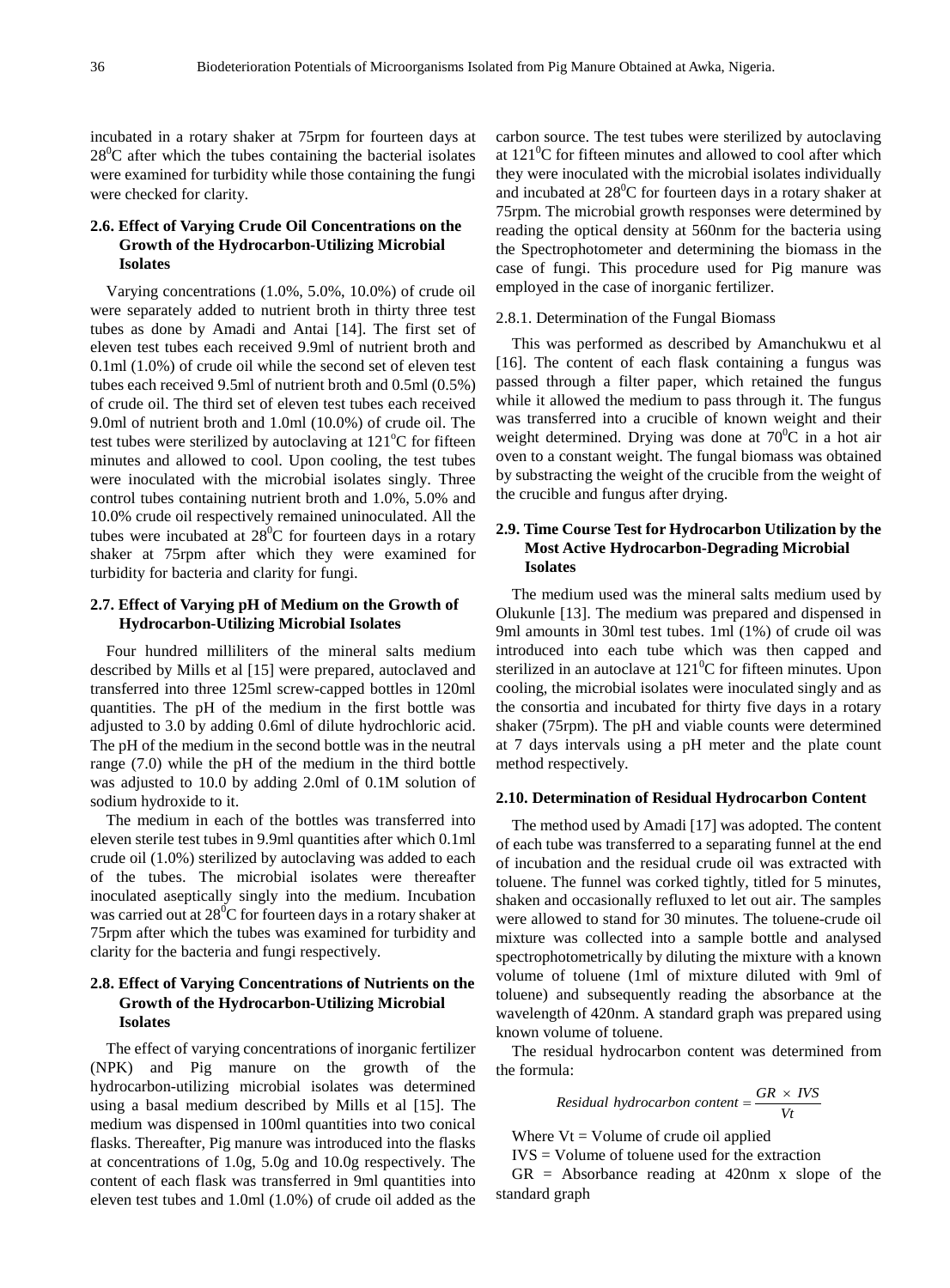% Residual hydrocarbon content = 
$$
\frac{Hydrocarbon\ recovered}{Hydrocarbon\ applied} \times 100
$$

\n% degradation of oil =  $\frac{Hydrocarbon\ applied - Hydrocarbon\ recovered}{Hydrocarbon\ applied} \times 100$ 

# **3. Results**

The heterotrophic and hydrocarbon-utilizing bacteria isolated from the pig manure are presented in Table 1. They were Escherichia coli, Micrococcus luteus, Enterococcus faecalis, Staphylococcus aureus, Proteus vulgaris, Shigella flexneri, Serratia marcescens and Pseudomonas aeruginosa. Most of the isolates were gram negative rods.

| <b>Thore If</b> Therefore plus and it are componentating outcome nontrolled the manufacture. |                                       |  |
|----------------------------------------------------------------------------------------------|---------------------------------------|--|
| Heterotrophic bacteria                                                                       | <b>Hydrocarbon-utilizing bacteria</b> |  |
| Escherichia coli                                                                             | Micrococcus luteus                    |  |
| Micrococcus luteus                                                                           | Enterococcus faecalis                 |  |
| Enterococcus faecalis<br>Proteus vulgaris                                                    |                                       |  |
| Staphylococcus aureus                                                                        | Shigella flexneri                     |  |
| Proteus vulgaris<br>Serratia marcescens                                                      |                                       |  |
| Shigella flexneri<br>Pseudomonas aeruginosa                                                  |                                       |  |
| Serratia marcescens                                                                          |                                       |  |
| Pseudomonas aeruginosa                                                                       |                                       |  |

**Table 1.** Heterotrophic and hydrocarbon-utilizing bacteria isolated from the Pig manure.

The colonial and microscopic characteristics of the fungi isolated from the pig manure are shown in Table 2. The isolates were identified as *Aspergillus niger, Cladosporium resinae, Penicillium expansum, Trichoderma herbarum* and *Candida tropicalis.*

**Table 2.** Colonial and microscopic characteristics of the fungi isolated from the Pig manure

| <b>Isolate</b> | <b>Colonial characteristics</b>                                                                                 | <b>Microscopic characteristics</b>                                                                                                                                                                                                                                   | <b>Identity</b>         |
|----------------|-----------------------------------------------------------------------------------------------------------------|----------------------------------------------------------------------------------------------------------------------------------------------------------------------------------------------------------------------------------------------------------------------|-------------------------|
| 1.             | Colonies were initially white but later formed black<br>conidia. The reverse side was yellowish-grey.           | Hyphae were septate. Conidiophores were long.<br>smooth-walled, hyaline and contained globose<br>vesicle each covered completely with biseriate<br>phialides. Conidia were globose, dark and<br>rough-walled. Conidia heads were large, dark<br>brown and biseriate. |                         |
| 2.             | Colonies were slow growing and dark-green with<br>black edges. The reverse side was greenish brown.             | Conidiophores were erect, unbranched and dark.<br>Conidia were dark, shield-shaped, smooth and<br>occurred in long branching chains.                                                                                                                                 | Cladosporium resinae    |
| 3.             | Dull green mycelia with whitish lining were seen.                                                               | Non-septate hyphae were seen                                                                                                                                                                                                                                         | Penicillium expansum    |
| 4.             | Colonies were slow growing, dark-green with black<br>edges and powdery. The reverse side was greenish<br>brown. | Conidiophores were erect, unbranched and dark,<br>shield-shaped, smooth and occurred in long<br>branching chains.                                                                                                                                                    | Trichoderma<br>herbarum |
| 5.             | Colonies were cream coloured, oval, smooth, soft<br>and yeast-like in appearance with a yeast odor.             | Subspherical budding yeast-like cells called<br>blastospores were present.                                                                                                                                                                                           | Candida tropicalis      |

The screening test result for hydrocarbon utilization by the microbial isolates from the pig manure is shown in Table 3. All the bacterial isolates except *Escherichia coli* and *Staphylococcus aureus* utilized the crude oil while all the fungal isolates utilized the crude oil. *Micrococcus lu*teus and *Pseudomonas aeruginosa* produced heavy turbidity in the mineral salts-oil medium among the bacterial isolates while *Aspergillus niger* and *Cladosporium resinae* produced heavy clarity among the fungal isolates. The bacterial and fungal consortia also produced heavy turbidity and clarity respectively in the mineral salts-oil medium.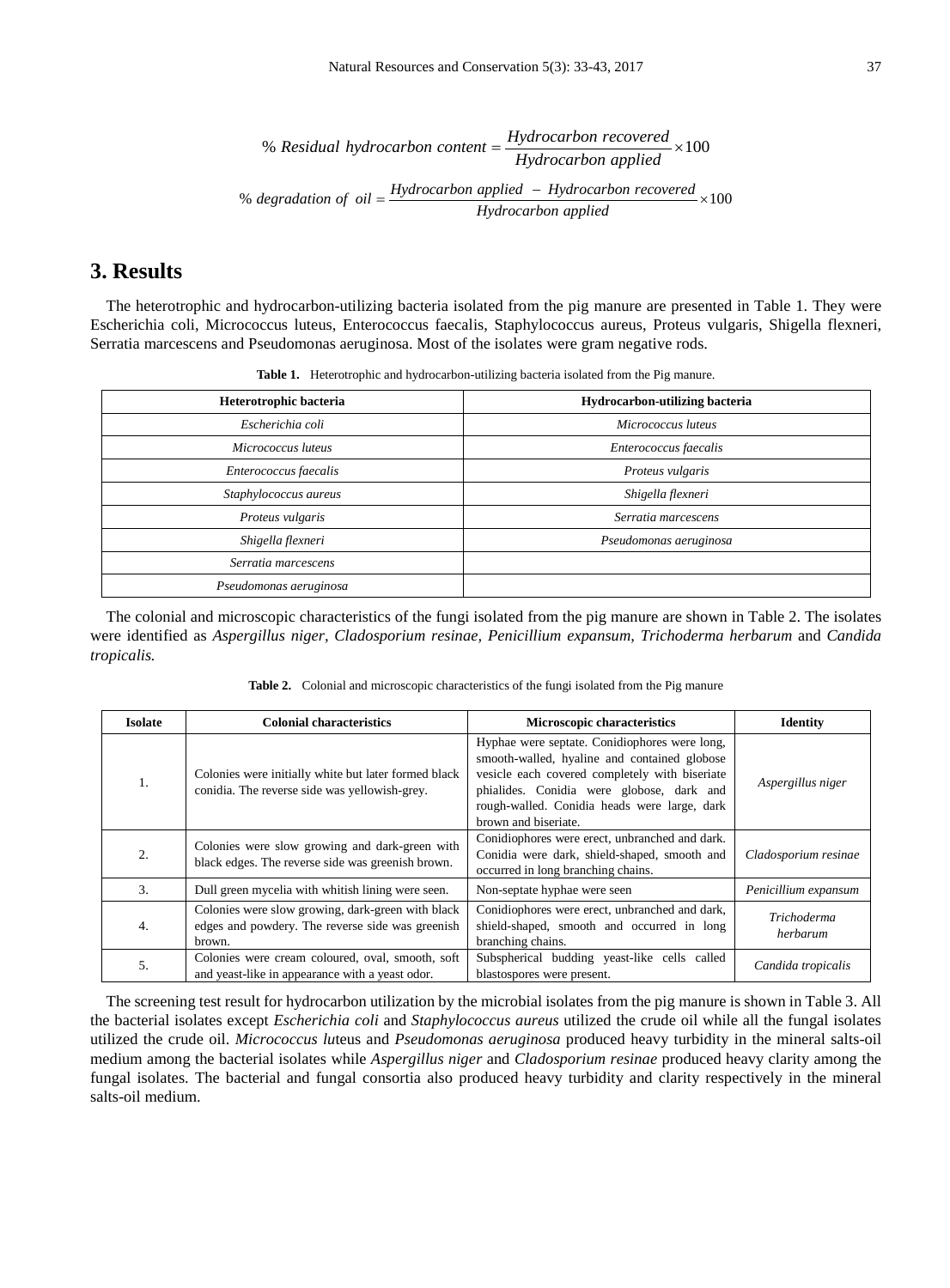| <b>Microbial isolates</b> | Hydrocarbon utilization |
|---------------------------|-------------------------|
| Escherichia coli          |                         |
| Micrococcus luteus        | $^{+++}$                |
| Serratia marcescens       | $^{++}$                 |
| Pseudomonas aeruginosa    | $+++$                   |
| Shigella flexneri         | $^{++}$                 |
| Proteus vulgaris          | $+$                     |
| Staphylococcus aureus     |                         |
| Enterococcus faecalis     | $^{++}$                 |
| Candida tropicalis        | $^{++}$                 |
| Aspergillus niger         | $^{+++}$                |
| Penicillium expansum      | $++$                    |
| Trichoderma herbarum      | $^{++}$                 |
| Cladosporium resinae      | $^{+++}$                |
| Bacterial consortium      | $^{+++}$                |
| Fungal consortium         | $^{+++}$                |

**Table 3.** Screening test for hydrocarbon utilization by the microbial isolates from the Pig manure

- **=** No turbidity for the bacterial isolates

 $+$  = Minimal turbidity and clarity for bacteria and fungi respectively

 $++$  = Moderate turbidity and clarity for bacteria and fungi respectively

+++= Heavy turbidity and clarity for bacteria and fungi respectively

The growth of the hydrocarbon-utilizing microbial isolates at varying crude oil concentrations is shown in Table 4. The isolates grew best at 1.0% crude oil concentration.

| <b>Table 4.</b> Growth of the hydrocarbon-utilizing microbial isolates at varying |  |
|-----------------------------------------------------------------------------------|--|
| crude oil concentrations.                                                         |  |

| <b>Isolates</b>        | Growth in varying concentrations<br>of crude oil (%) |         |        |
|------------------------|------------------------------------------------------|---------|--------|
|                        | 1.0                                                  | 5.0     | 10.0   |
| Micrococcus luteus     | $+++$                                                | $++$    | $^{+}$ |
| Enterococcus faecalis  | $^{++}$                                              | $^{+}$  | $^{+}$ |
| Proteus vulgaris       | $^{++}$                                              | $^{+}$  | $+$    |
| Shigella flexneri      | $^{++}$                                              | $+$     | $+$    |
| Serratia marcescens    | $++$                                                 | $^{+}$  | $^{+}$ |
| Pseudomonas aeruginosa | $^{+++}$                                             | $^{++}$ | $^{+}$ |
| Aspergillus niger      | $^{+++}$                                             | $^{++}$ | $+$    |
| Cladosporium resinae   | $^{+++}$                                             | $^{++}$ | $+$    |
| Penicillium expansum   | $++$                                                 | $^{+}$  | $+$    |
| Trichoderma herbarum   | $^{++}$                                              | $^{+}$  | $^{+}$ |
| Candida tropicalis     | $^{++}$                                              | $+$     | $^{+}$ |

 $+$  = Minimal turbidity and clarity for bacteria and fungi respectively.

 $++$  = Moderate turbidity and clarity for bacteria and fungi respectively.

+++ = Heavy turbidity and clarity for bacteria and fungi respectively.

The growth of the hydrocarbon-utilizing microbial isolates at varying pH of medium is presented in Table 5. The

bacteria grew best at neutral pH (7.0) while the acidic pH (3.0) favoured the growth of the fungi. None of the isolates grew at the allcaline pH (10.0).

**Table 5.** Growth of the hydrocarbon-utilizing microbial isolates at varying pH of medium.

| <b>Isolates</b>        | Growth at varying pH |                |      |
|------------------------|----------------------|----------------|------|
|                        | 3.0                  | 7.0            | 10.0 |
| Micrococcus luteus     |                      | $^{+++}$       |      |
| Enterococcus faecalis  |                      | $^{++}$        |      |
| Proteus vulgaris       |                      | $^{++}$        |      |
| Shigella flexneri      |                      | $^{++}$        |      |
| Serratia marcescens    |                      | $^{++}$        |      |
| Pseudomonas aeruginosa |                      | $^{+++}$       |      |
| Aspergillus niger      | $^{+++}$             | $^{++}$        |      |
| Cladosporium resinae   | $^{+++}$             | $^{++}$        |      |
| Penicillium expansum   | $^{++}$              | $^{+}$         |      |
| Trichoderma herbarum   | $^{++}$              | $^{+}$         |      |
| Candida tropicalis     | $^{++}$              | $\overline{+}$ |      |

-\_ = No turbidity and clarity for bacteria and fungi respectively.

 $+$  = Minimal turbidity and clarity for bacteria and fungi respectively.

 $++$  = Moderate turbidity and clarity for bacteria and fungi respectively.

 $+++$  = Heavy turbidity and clarity for bacteria and fungi respectively.

The growth of the hydrocarbon-utilizing microbial isolates at varying concentrations of pig manure is shown in Table 6. The result showed that as the concentration of the manure increased, the microbial isolates also increased in population.

| <b>Table 6.</b> Growth of the hydrocarbon-utilizing microbial isolates at varying |  |
|-----------------------------------------------------------------------------------|--|
| concentrations of Pig manure.                                                     |  |

| <b>Isolates</b>        | Growth at varying concentration<br>of Pig manure $(g/l)$ . |      |      |
|------------------------|------------------------------------------------------------|------|------|
|                        | 1.0                                                        | 5.0  | 10.0 |
| Micrococcus luteus     | 0.39                                                       | 0.47 | 0.63 |
| Enterococcus faecalis  | 0.37                                                       | 0.44 | 0.59 |
| Proteus vulgaris       | 0.30                                                       | 0.38 | 0.51 |
| Shigella flexneri      | 0.28                                                       | 0.35 | 0.50 |
| Serratia marcescens    | 0.26                                                       | 0.31 | 0.45 |
| Pseudomonas aeruginosa | 0.31                                                       | 0.39 | 0.53 |
| Aspergillus niger      | 3.55                                                       | 4.03 | 4.87 |
| Cladosporium resinae   | 3.27                                                       | 3.59 | 3.74 |
| Penicillium expansum   | 2.56                                                       | 2.78 | 3.28 |
| Trichoderma herbarum   | 2.39                                                       | 2.55 | 2.85 |
| Candida tropicalis     | 2.29                                                       | 2.42 | 2.63 |

Values for bacteria = Optical density at 560nm

Values for fungi = biomass in grams

The growth of the hydrocarbon-utilizing microbial isolates at varying concentrations of inorganic fertilizer (NPK) is shown in Table 7. The population of the isolates also increased with increasing concentration of the inorganic fertilizer.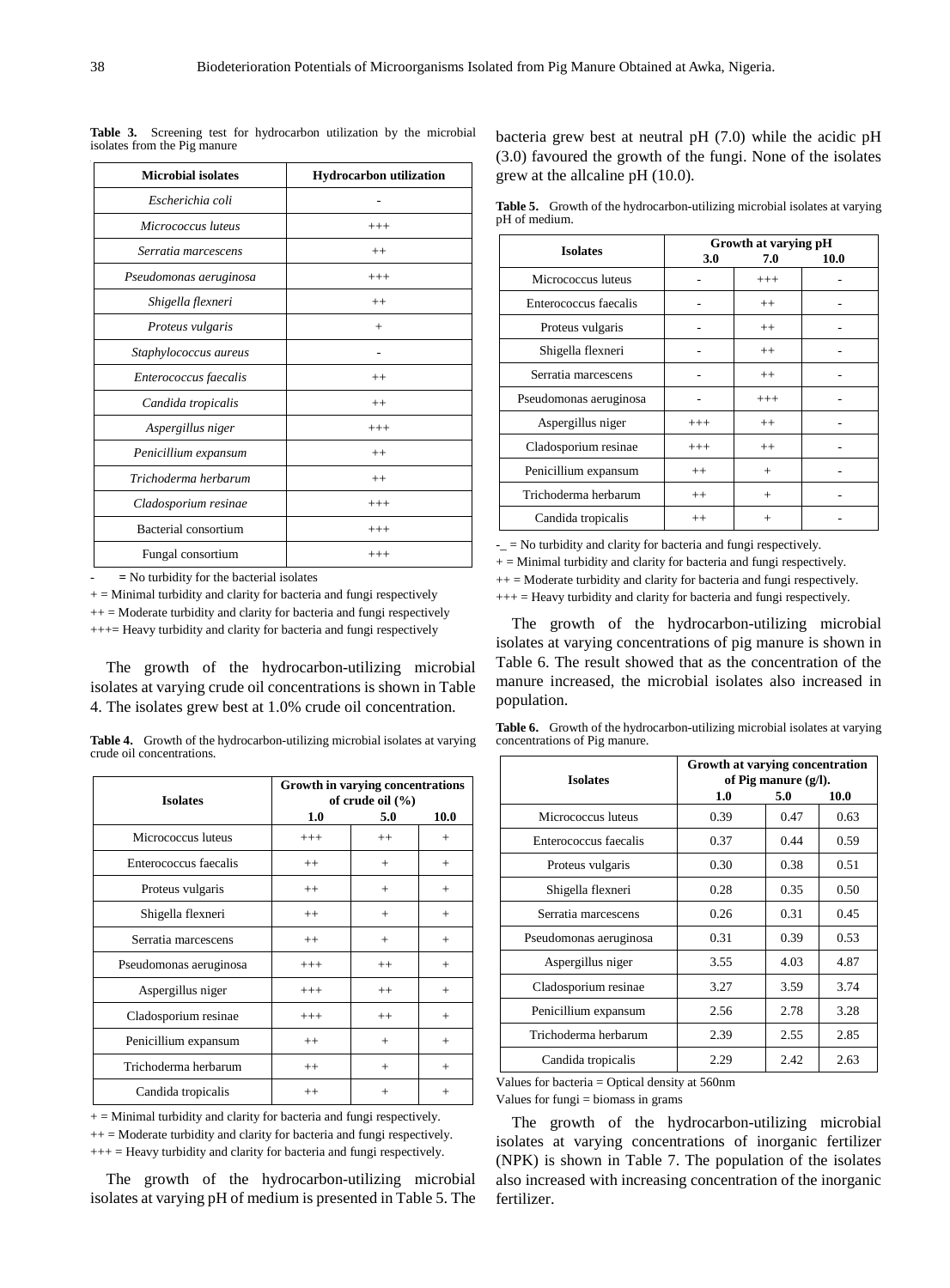salts-oil medium

|                        | Growth at varying concentration of |      |      |
|------------------------|------------------------------------|------|------|
| <b>Isolates</b>        | inorganic fertilizer (g/l).        |      |      |
|                        | 1.0                                | 5.0  | 10.0 |
| Micrococcus luteus     | 0.27                               | 0.44 | 0.50 |
| Enterococcus faecalis  | 0.31                               | 0.37 | 0.48 |
| Proteus vulgaris       | 0.27                               | 0.30 | 0.46 |
| Shigella flexneri      | 0.25                               | 0.27 | 0.40 |
| Serratia marcescens    | 0.23                               | 0.26 | 0.38 |
| Pseudomonas aeruginosa | 0.29                               | 0.35 | 0.60 |
| Aspergillus niger      | 3.37                               | 3.61 | 5.00 |
| Cladosporium resinae   | 2.64                               | 2.98 | 3.47 |
| Penicillium expansum   | 2.52                               | 2.63 | 3.02 |
| Trichoderma herbarum   | 2.28                               | 2.36 | 2.61 |
| Candida tropicalis     | 2.16                               | 2.31 | 2.45 |

**Table 7.** Growth of the hydrocarbon-utilizing microbial isolates at varying concentrations of inorganic fertilizer (NPK).

Values for bacteria = Optical density at 560nm

Values for fungi  $=$  biomass in grams

The growth profiles of the most active hydrocarbon-degrading bacteria (*Pseudomonas aeruginosa* and *Micrococcus luteus*) in mineral salts-oil medium within 35 days are shown in Tables 8 and 9. The viable count increased progressively while there was a decrease in the initial pH of the broth to the acidic range.

**Table 8.** Growth profile of *Pseudomonas aeruginosa* within 35 days in mineral salts-oil medium

| Days | Viable count (x10 <sup>5</sup> cfu/ml) | pН   |
|------|----------------------------------------|------|
| 0    | 4.0                                    | 7.20 |
|      | 4.2                                    | 7.00 |
| 14   | 4.3                                    | 6.90 |
| 21   | 4.4                                    | 6.80 |
| 28   | 4.5                                    | 6.70 |
| 35   | 4.7                                    | 6.50 |

**Table 9.** Growth of *Micrococcus luteus* within 35days in mineral salts-oil medium

| Days | Viable count $(x10^5$ cfu/ml) | pН   |
|------|-------------------------------|------|
|      | 4.1                           | 7.20 |
|      | 4.3                           | 7.10 |
| 14   | 4.4                           | 6.00 |
| 21   | 4.5                           | 6.90 |
| 28   | 4.7                           | 6.70 |
| 35   | 4.8                           | 6.40 |

The growth profiles of the most active hydrocarbon-degrading fungi (*Aspergillus niger* and *Cladosporium resinae*) in the mineral salts-oil medium within 35 days are presented in Tables10 and 11. The viable count also increased throughout the period of study while there was also a decrease in the initial pH of the mineral salts-oil medium.

| Days | Viable count (x10 <sup>5</sup> cfu/ml) | pН   |
|------|----------------------------------------|------|
|      | 2.8                                    | 7.20 |
|      | 3.0                                    | 7.10 |
| 14   | 3.2                                    | 7.00 |
| 21   | 3.3                                    | 6.90 |
| 28   | 3.4                                    | 6.80 |
| 35   | 3.6                                    | 6.60 |

**Table 10.** Growth profile of *Aspergillus niger* within 35 days in mineral

**Table 11.** Growth profile of *Cladosporium resinae* within 35 days in Mineral salts-oil medium

| Days | Viable count (x10 <sup>5</sup> cfu/ml) | pН   |
|------|----------------------------------------|------|
|      | 2.7                                    | 7.30 |
|      | 2.9                                    | 7.20 |
| 14   | 3.1                                    | 7.10 |
| 21   | 3.2                                    | 7.00 |
| 28   | 3.3                                    | 6.90 |
| 35   | 3.4                                    | 6.80 |

The growth profiles of the bacterial and fungal consortia in the mineral salts oil medium within35 days are shown in Tables 12 and 13. The viable count increased progressively while the pH also dropped from the initial level.

**Table 12.** Growth profile of the bacterial consortium within 35 days in mineral salts-oil medium

| Days | Viable count (x10 <sup>5</sup> cfu/ml) | pН   |
|------|----------------------------------------|------|
| 0    | 4.4                                    | 7.40 |
|      | 4.6                                    | 7.00 |
| 14   | 4.7                                    | 6.80 |
| 21   | 4.8                                    | 6.50 |
| 28   | 5.0                                    | 6.30 |
| 35   | 5.2                                    | 6.00 |

**Table 13.** Growth profile of the fungal consortium within 35 days in mineral salts-oil medium

| Days | Viable count (x10 <sup>5</sup> cfu/ml) | pН   |
|------|----------------------------------------|------|
|      | 3.2                                    | 7.40 |
|      | 3.4                                    | 7.20 |
| 14   | 3.6                                    | 6.90 |
| 21   | 3.7                                    | 6.60 |
| 28   | 3.8                                    | 6.40 |
| 35   | 3.9                                    | 6.30 |

The percentage degradation of the crude oil by the most active hydrocarbon degrading organisms (*Pseudomonas aeruginosa, Micrococcus luteus, Aspergillus niger* and *Cladosporium resinae*) and the microbial consortia are shown in Table 14. *Micrococcus luteus* degraded the crude oil most actively (40.00%) among the bacterial isolates while *Aspergillus niger* degraded the oil most effectively (39.00%) among the fungal isolates. The bacterial consortia also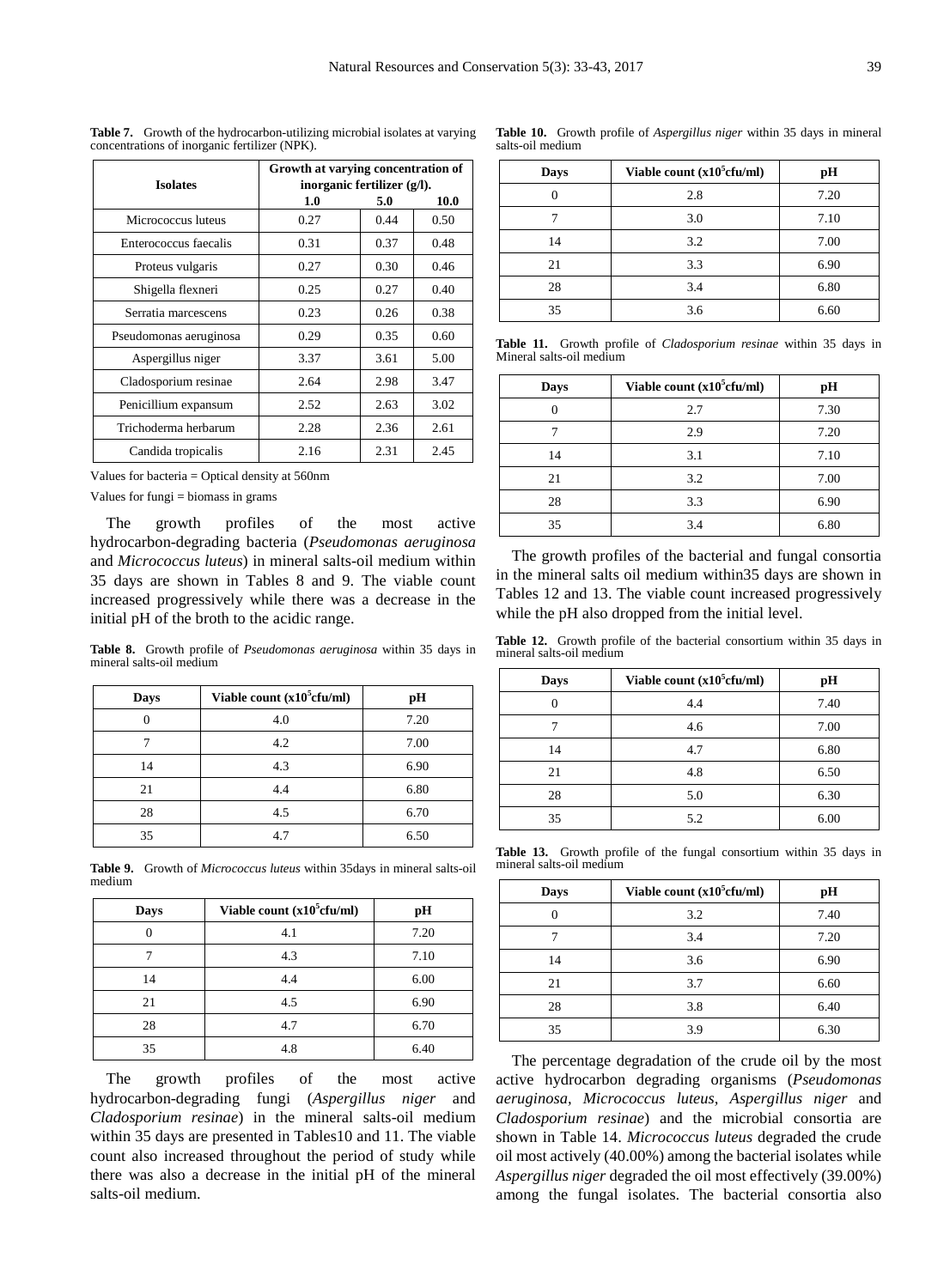degraded the crude oil more effectively (62.00%) than the fungal consortium which degraded 51.00% of the oil. The microbial consortia degraded the oil better than the individual organisms.

**Table 14.** Percentage degradation of the crude oil by the most active degraders and microbial consortia at the end of 35 days of growth

| Most active<br>degraders       | <b>Initial oil</b><br>content (ml) | <b>Final oil</b><br>content (ml) | Percentage<br>degradation |
|--------------------------------|------------------------------------|----------------------------------|---------------------------|
| Pseudomonas<br>aeruginosa      | 1.00                               | 0.62                             | 38.00                     |
| Micrococcus luteus             | 1.00                               | 0.60                             | 40.00                     |
| Aspergillus niger              | 1.00                               | 0.61                             | 39.00                     |
| Cladosporium<br>resinae        | 1.00                               | 0.70                             | 30.00                     |
| <b>Bacterial</b><br>consortium | 1.00                               | 0.38                             | 62.00                     |
| Fungal consortium              | 1.00                               | 0.49                             | 51.00                     |

# **4. Discussion**

This study showed that pig manure contains a teaming population of heterotrophic bacteria. The heterotrophic bacteria isolated were *Escherichia coli, Micrococcus luteus, Enterococcus faecalis, Staphylococcus aureus, Proteus vulgaris, Shigella flexneri, Serratia marcescens and Pseudomonas aeruginosa* (Table 1). Udebuani et al.; [18] studied the value of animal manure in the enhancement of bioremediation processes in petroleum hydrocarbon contaminated agricultural soils and isolated *Micrococcus sp., Pseudomonas sp. and Proteus sp.* from animal manure. Yakubu [19] studied the biodegradation of Lagoma crude oil using pig dung and reported the presence of the species of *Pseudomonas, Proteus* and *Micrococcus* in the dung.

The hydrocarbon-utilizing bacteria isolated from the pig manure were Micrococcus *luteus, Enterococcus faecalis, Proteus vulgaris, Shigella flexneri, Serratia marcescens* and *Pseudomonas aeruginosa* (Table 1). Bento et al [20] in their study of the comparative bioremediation of soil contaminated with diesel oil by natural attenuation, biostimulation and bioaugmentation isolated *Serratia marcescens* and *Proteus vulgaris* and reported that they had hydrocarbon utilizing potentials. Chikere et al. [21] carried out an assessment of bioreactor-based bioremediation of hydrocarbon polluted Niger Delta marine sediment, Nigeria and reported that there is a high population of active indigenous hydrocarbon-utilizing bacteria that can be monitored and enhanced to bring about bioremediation. They isolated *Pseudomonas aeruginosa, Serratia marcescens, Micrococcus luteus* and *Proteus vulgaris* and reported that the bacteria were capable of degrading crude oil polluted soil.

Chikere and Ekwuabu [22] carried out the culture-dependent characterization of hydrocarbon utilizing bacteria in the selected crude-oil impacted sites in Bodo, Ogoniland, Nigeria and reported the presence of *Micrococcus luteus, Pseudomonas aeruginosa, Proteus* 

*vulgaris and Serratia marcescens* which utilized hydrocarbons. Omotayo et al [23] in their work on the degradation of aviation fuel by microorganisms isolated from tropical polluted soils and Yakubu [19] in their work on the biodegradation of Lagoma crude oil using pig dung isolated similar organisms and reported that they had petroleum hydrocarbon-degrading potentials.

The fungi isolated from the pig manure were *Aspergillus niger, Cladosporium resinae, Penicillium expansum, Trichoderma herbarum and Candida tropicalis* (Table 2). All of them had hydrocarbon degradation potentials. Benal et al [24] in their study of the prevailing fungi on hydrocarbon polluted soil isolated *Aspergillus, Pencillium* and *Cladosporium* and reported that they had hydrocarbon degrading capabilities. Chikere and Azubike [25] in their work on the characterization of hydrocarbon-utilizing fungi from hydrocarbon polluted sediments and water isolated *Aspergillus, Penicillium, Cladosporium* and *Candida*. Omotayo et al [23] also isolated Candida tropicalis from tropical polluted soils and reported that it degraded aviation fuel while *Candida spp.* have been reported by Amund and Nwokoye [26] to utilize oil.

Ichor et al [27] studied the biodegradation of total petroleum hydrocarbon by aerobic heterotrophic bacteria from crude oil-contaminated brackish waters of Bodo Creek and identified *Enterobacter sp.* and *Pseudomonas sp*. Douglas and Isor [28] isolated *Enterobacter sp., Pseudomonas sp.* and *Micrococcus sp.* from pond water in Ogoni while Atobatele and Owoseni [29] isolated *Escherichia sp.* and *Enterobacter sp.* from fresh water body in Iwo, Osun State, Nigeria. Latha and Kalaivani [30] studied the bacterial degradation of crude oil by gravimetric analysis and reported that bacteria contribute largely in the degradation of hydrocarbons and its compounds.

The isolates *Pseudomonas aeruginosa* and *Micrococcus luteus* produced heavy turbidity among the bacterial isolates while *Aspergillus niger* and *Cladosporium resinae* also produced heavy clarity among the fungal isolates. In addition, the bacterial and fungal consortia also produced heavy turbidity and clarity respectively in the mineral salts-oil medium (Table 3) which indicated heavy growth. Sathishkumar et al. [31] studied the biodegradation of crude oil by individual bacterial strains and a mixed bacterial consortium isolated from hydrocarbon and reported that bacteria showed higher degradation when used as a consortium than as individual isolates. Santos and Linardi [32] studied the biodegradation of phenol by a filamentous fungus isolated from the soil and reported *Aspergillus niger* as a high hydrocarbon utilizer.

The result of the growth of the hydrocarbon-utilizing microbial isolates at varying crude oil concentrations (Table 4)showed that their rate of growth was highest at low oil concentration (1.0%) than at high oil concentrations (5.0% and 10.0%), hence 1.0% oil concentration was optimal for their growth. This result conformed to the findings of Amadi and Antai [14] who studied the quantitative estimation of the growth and survival of some petroleum hydrocarbon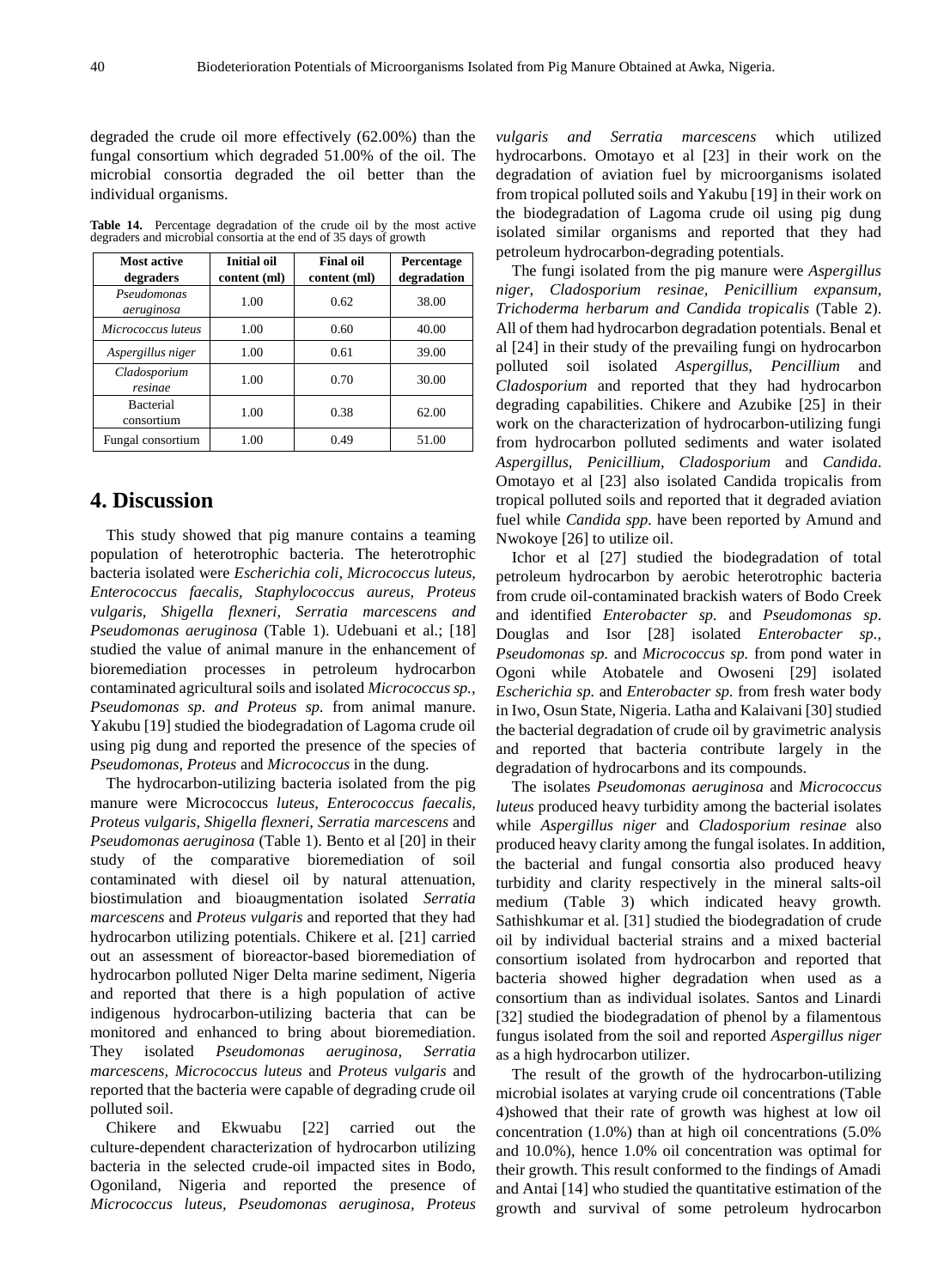degrading microorganisms as affected by microbial cultures and reported that the isolates grew best at 1.0% crude oil concentration.

The growth response of the hydrocarbon-utilizing microbial isolates in mineral salts medium at varying pH levels (Table 5) showed that at acidic and alkaline pH levels (3.0 and 10.0 respectively), the bacterial isolates did not grow. However, at pH 7.0, they grew well. On the other hand, the fungal isolates grew at both pH 3.0 and 7.0 but failed to grow at pH 10.0. This result indicated that pH 3.0 was most favourable to the growth of the fungal isolates while pH 7.0 was most favourable to the growth of the bacterial isolates.

This result agreed with the observations of Amadi and Antai [14] who reported that low pH levels towards the acidic range tend to favour more petroleum hydrocarbon utilizing fungi than bacteria while at the neutral range, both bacteria and fungi are stimulated. Okpokwasili and Okorie [33] reported that bacteria are the principal biodeteriogens of oil when the pH is near neutral, but they give way to moulds and yeast as the pH becomes acidic. The proliferation of the hydrocarbon-utilizing microbial isolates at pH 7.0 in this study suggested that it is the pH range most favourable to them.

The growth responses of the hydrocarbon-utilizing microbial isolates at varying concentrations of Pig manure and inorganic fertilizer (NPK) showed that there was a general increase in cell numbers for bacteria and biomass for fungi depending on the type and nutrients concentrations. This result agreed with the findings of Jobson et al [34] who reported that in near Arctic soils in the normal wells and Swan hills areas of Canada, the addition of fertilizer increased rates of biodegradation.

Adieze et al. [35] reported that addition of both organic and inorganic nutrient supplement resulted in the stimulation of bacterial growth in the oil-contaminated soil. Chikere and Okpokwasili [36] also reported the enhancement of growth of *Pseudomonas sp., Bacillus sp., Serratia sp., Micrococcus sp. and Alcaligenes sp.* as a result of nutrient supplementation and attributed it to the fact that the supplements contain carbon, energy and mineral nutrients such as nitrogen, phosphorus and sulphur which are essential for microbial growth as well as the synthesis of amino acids in microorganisms. In this study, Pig manure supported the growth of the microbial isolates more than the inorganic fertilizer.

The pH and the viable count of the most active hydrocarbon degrading bacteria and fungi (*Pseudomonas aeruginosa, Micrococcus luteus, Aspergillus niger* and *Cladosporium resinae*) and the bacterial and fungal consortia in mineral salts-oil medium during 35 days of growth showed that the microbial consortia had lower pH values and increased viable counts than the individual isolates (Tables 8-13). The increase in viable count indicated growth, probably leading to the production of by-products as a result of metabolism. Rahman et al. [37] reported that the utilization of crude oil as the sole source of carbon and energy by hydrocarbon degrading microorganisms resulted

in their growth with a concomitant production of acidic metabolites which might account for the decrease in the pH of the cultures.

The bacterial and fungal consortia exhibited higher percentage degradation of the crude oil than the individual bacterial and fungal isolates (Table 14). Several researchers have reported that bacterial consortium degrade hydrocarbon better than individual isolates [37, 38, 39]. Friello et al. [40] reported that a wide variety of metabolic and physiological factors are required for the degradation of different compounds in diesel oil and that all of such properties are not found in one organism. Adebusoye et al. [41] demonstrated that mixed culture of microbial community is required to complete degradation of oil pollutants because the hydrocarbon mixture differs markedly in volatility, solubility and susceptibility to degradation and the necessary enzymes needed cannot be found in a single organism.

Bordenave et al. [42] reported that individual microorganisms metabolize only a limited range of hydrocarbon substrates and crude oil is made up of a mixture of compounds, so its degradation requires a mixture of different microbial consortia. The advantages of mixed cultures in bioremediation have also been widely demonstrated [43, 44, 45, and 46]. It could be attributed to the effects of synergistic interactions of the different microorganisms. Some species are able to remove the toxic metabolites, which hinder the activities of the other species. In this work, the microbial consortia degraded the crude oil better than the individual organisms.

There was a significant difference in the performance of the organisms when used singly and as bacterial and fungal consortia in the degradation process ( $P = 0.025$ ). In addition there was a significant negative correlation between the viable count and the final oil content ( $P = 0.023$ ).

# **5. Conclusions**

This work showed that bacteria and fungi which are capable of degrading crude oil, leading to environmentally-friendly products are abundant in pig manure. These organisms when applied singly and as consortia can be used to clean up hydrocarbon-polluted environments. However, the bacteria were observed to be better degraders than the fungi.

# **REFERENCES**

- [1] W. Abraham. Microbial Epoxidation: Application in Biotechnology. CRC Press, Germany, 181-203, 2000. DOI: 10.1201/9781420027242.ch7
- [2] G.R. Achong, A.M. Rodriguez, A.M. Spormann. BenzyIsuccinate synthase of Azoarcus sp. strain T: cloning, sequencing, transcriptional organization and its role in anaerobic toluene and m-xylene mineralization. Journal of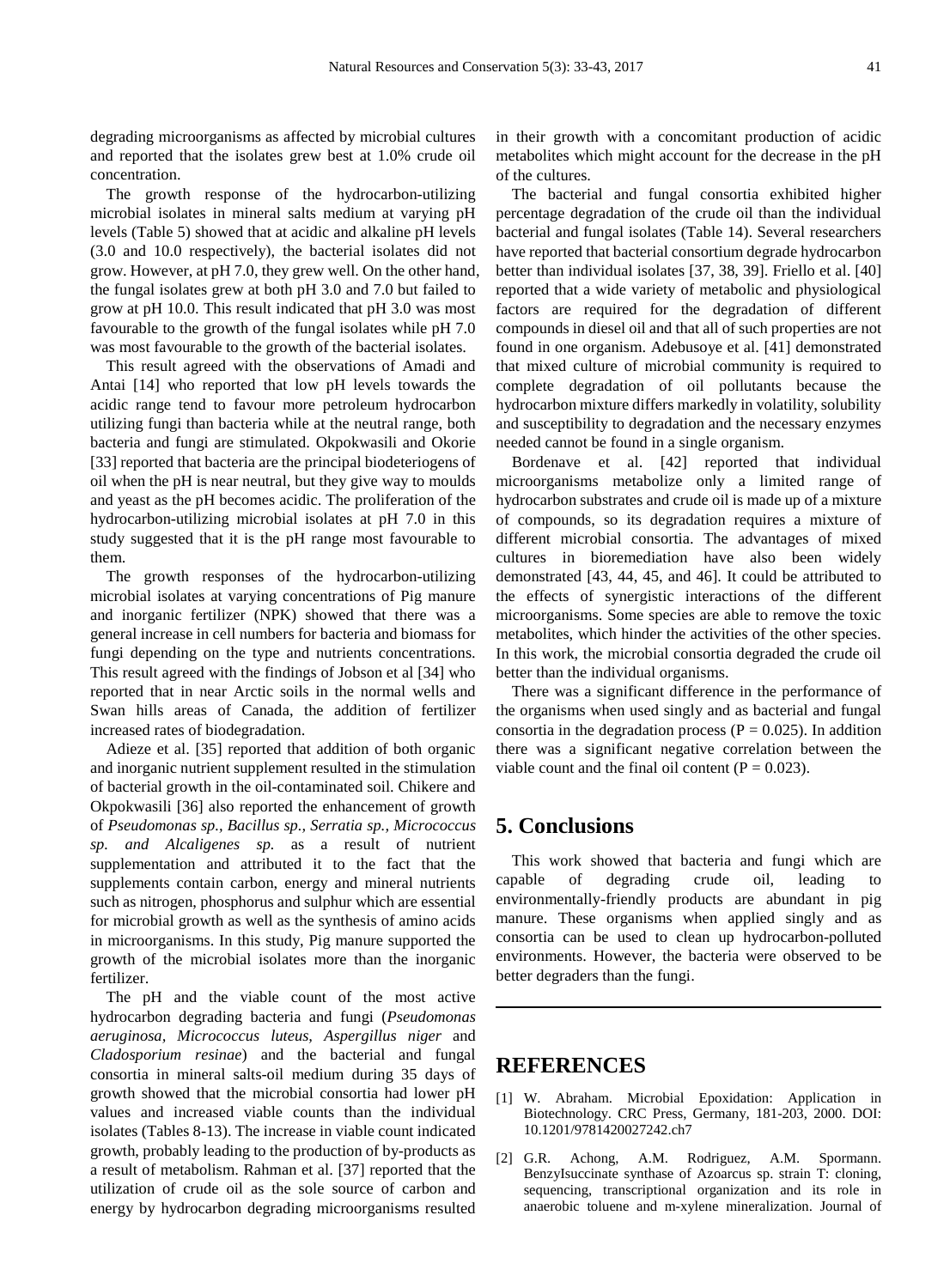Bacteriology. Vol.183, No.23, 6763-6770, 2001. DOI: 10.1128/JB.183.23.6763-6770.2001

- [3] A.A. Amin, R. Altee, F.N. Alkanany. Improving oil biodegradability of aliphatic crude oil fraction by bacteria from oil polluted water. African Journal of Biotechnology. Vol.13, No.11, 1243-1249, 2014. DOI: 10.5897/AJB2013.13151
- [4] P. Agamuthu, Y.S. Tan, S.H. Fauziah. Bioremediation of hydrocarbon contaminated soil using selected organic wastes. Procedia Environmental Sciences. Vol.18, 694-702, 2013. doi: 10.1016/j.proenv.2013.04.094
- [5] E.R. Nikunen, B. Leinonen, A. Kemiliainen, A. Kultamaa. Environmental Properties of Chemicals,  $2<sup>nd</sup>$  edition, Finish Environment institute, Helsinki. Pp. 302-337, 2000.
- [6] E. Pettersson, J. Lundeberg, A. Ahmadian. Generations of sequencing technologies. Genomics. Vol. 93, No.2, 105-111, 2008. DOI: 10.1016/j.ygeno.2008.10.003
- [7] A.I. Okoh. Biodegradation alternative in the cleanup of petroleum hydrocarbon pollutants. Biotechnology and Molecular Biology Review. Vol.12, 38-50, 2006. [www.sciepub.com/conference/16632](http://www.sciepub.com/conference/16632)
- [8] G.C. Okpokwasili, B.B. Okorie. Influence of Physicochemical stress on biodegradability of car engine lubrication oil. International Biodeterioration. Vol.27, No.3, 255-264, 1991. [http://dx.doi.org/10.1016/0265-3036\(91\)90054-U](http://dx.doi.org/10.1016/0265-3036(91)90054-U)
- [9] S.E. Agarry, C.N. Owabor, R.O. Yusuf. Bioremediation of soil artificially contaminated with petroleum hydrocarbon oil mixtures: evaluation of the use of animal manure and chemical fertilizer. Bioremediation Journal. Vol.14, No.4, 189-195, 2010. [http://dx.doi.org/10.1080/10889868.2010.514965.](http://dx.doi.org/10.1080/10889868.2010.514965)
- [10] K.M. Ukaegbu-Obi, C.C. Mbakwem-Aniebo. Bioremediation Potentials of bacteria isolated from Rhizosphere of some plants of oil contaminated soil of Niger Delta. Journal of Applied and Environmental Microbiology. Vol.2, No.4, 194-197, 2014 DOI: 10.12691/jaem-2-4-13.
- [11] Onuorah Samuel, Obika Ifeanyi, Orji Michael, Odibo Frederick. Microbial contaminants in the commercial Aviation fuel obtained from Benin City Airport, Nigeria. Universal Journal of Microbiology Research. Vol.3, No.3, 31-35, 2015. DOI:10.13189/ujmr.2015.030301
- [12] M. Cheesbrough. Laboratory manual. District laboratory practice in tropical countries. Cambridge University Press, United Kingdom. Pp.145-157, 2006.
- [13] O. F. Olukunle. Characterization of indigenous microorganisms associated with crude oil-polluted soils and water using traditional techniques. Microbiology Journal. Vol.3, 1-11, 2013. DOI: 10.3923/mj.2013.1.11
- [14] A. Amadi, S.P Antai. Quantitative estimation of growth and survival of some petroleum hydrocarbon degraders as affected by microbial cultures. International Journal of Biochemical Physics. Vol.1, No.2, 5-8, 1991.
- [15] A.L. Mills, C.Y. Breuil, R.R. Colwell. Enumeration of petroleum degrading marine and estuarine microorganisms by the most probable number method. Canadian Journal of Microbiology. Vol. 24, No. 5, 552-557, 1978. DOI: 10.1139/m78-089
- [16] S.C. Amanchukwu, A. Obafemi, G.C. Okpokwasili. Hydrocarbon degradation and utilization by a palm wine yeast

isolate. FEMS Microbiology letters. Vol. 57, No.2, 151-154, 1980. DOI: 10.1111/j.1574-6968.1989.t603290.x

- [17] A. Amadi. An assessment of the performance of some petroleum hydrocarbon-degrading microorganisms in aqueous axenic cultures. Discovery and Innovation. Vol.4, No.4, 61-67, 1992. [www.africabib.org/rec.php?](http://www.africabib.org/rec.php) RID=Q00007931&DB=P
- [18] A.C. Udebuani, C.I. Okoli, H.C. Nwigwe, P.T.E. Ozoh. The value of animal manure in the enhancement of bioremediation processes in petroleum hydrocarbon contaminated agricultural soils. Journal of Agricultural Technology. Vol.8,No.6, 1935-1952, 2012 [http://www.ijat-aatsea.com](http://www.ijat-aatsea.com/)
- [19] M.J. Yakubu. Biodegradation of lagoma crude Oil using Pig dung. African Journal of Biotechnology. Vol.6, No.24, 2821-2825, 2007 [www.sciepub.com/reference/162397](http://www.sciepub.com/reference/162397)
- [20] F.M. Bento, F.A.O. Camargo, B.C. Okeke, W.T. Frankenberger. Comparative bioremediation of soils contaminated with diesel oil by natural attenuation, biostimulation and bioaugmentation. Bioresource Technology. Vol. 96, No. 9, 1049-1055, 2005. DOI: 10.1016/j.biortech.20 04.09.008
- [21] C.B. Chikere, B.O. Chikere, G.C. Okpokwasili. Bioreactor-based bioremediation of hydrocarbon-polluted Niger Delta marine sediment, Nigeria. Biotechnology. Vol.2, No.1, 53-66, 2012. DOI: 10.1007/s13205-011-0030-8
- [22] C.B. Chikere, C.B. Ekwuabu. Molecular characterization of autochthonous hydrocarbon-utilizing bacteria in oil-polluted sites at Bodo Community, Ogoniland, Niger Delta, Nigeria. Nigerian Journal of Biotechnology. Vol.27, 28-33, 2014 http://www.ajol.info/index/php/njb/index
- [23] A.E. Omotayo, A.O. Efetie, G.O. Oyetibo, M.O. Ilori, O.O. Amund. Degradation of aviation fuel by microorganisms isolated from tropical polluted soils. International Journal of Biological and Chemical Sciences. Vol.5, No.2, 698-708, 2011 DOI: 10.4314/ijbcs.v5i2.72133
- [24] T. Benal, K. Shivani, R.L. Pagare, S. Chitnis. Study of prevailing deuteromycetous fungi on the petro-polluted soil. International Research Journal of Biological Sciences. Vol. 3, No. 11, 28-31, 2014. www.isca.in/IJBS/Archive/v3/i11/7.IS CA-IRJBS-2014-169.php.
- [25] C.B. Chikere, C.C. Azubike. Characterization of hydrocarbon-utilizing fungi from hydrocarbon-polluted sediments and water. Nigerian Journal of Biotechnology. Vol. 27, 49-54, 2014. http://www.ajol.info/index.php/njb/index.
- [26] O.O. Amund, N. Nwokoye. Hydrocarbon degrading potentials of yeast isolates from a polluted lagoon. Journal of Scientific Research and Development. Vol. 1, 65-69, 1993. repository.unilag.edu.ng/bitstream/123456789/788/1.
- [27] T.Ichor, P.O. Okerentugba, G.C. Okpokwasili. Biodegradation of total petroleum hydrocarbon by aerobic heterotrophic bacteria from crude oil contaminated brackish waters of Bodo Creek. Journal of Bioremediation and Biodegradation. Vol.5, N0.5, 236-241, 2014. [http://dx.doi.org/10.4172/2155-6199.1000236.](http://dx.doi.org/10.4172/2155-6199.1000236)
- [28] S.I. Douglas, F.N. Isor. Bacteriological investigation of pond water quality from Ogoniland, Nigeria. 10SR Journal of Environmental Science, Toxicology and food Technology. [www.iosrjournals.org.](http://www.iosrjournals.org/)
- [29] O.E. Atobatele, A.A. Owoseni. Distribution and diversity of